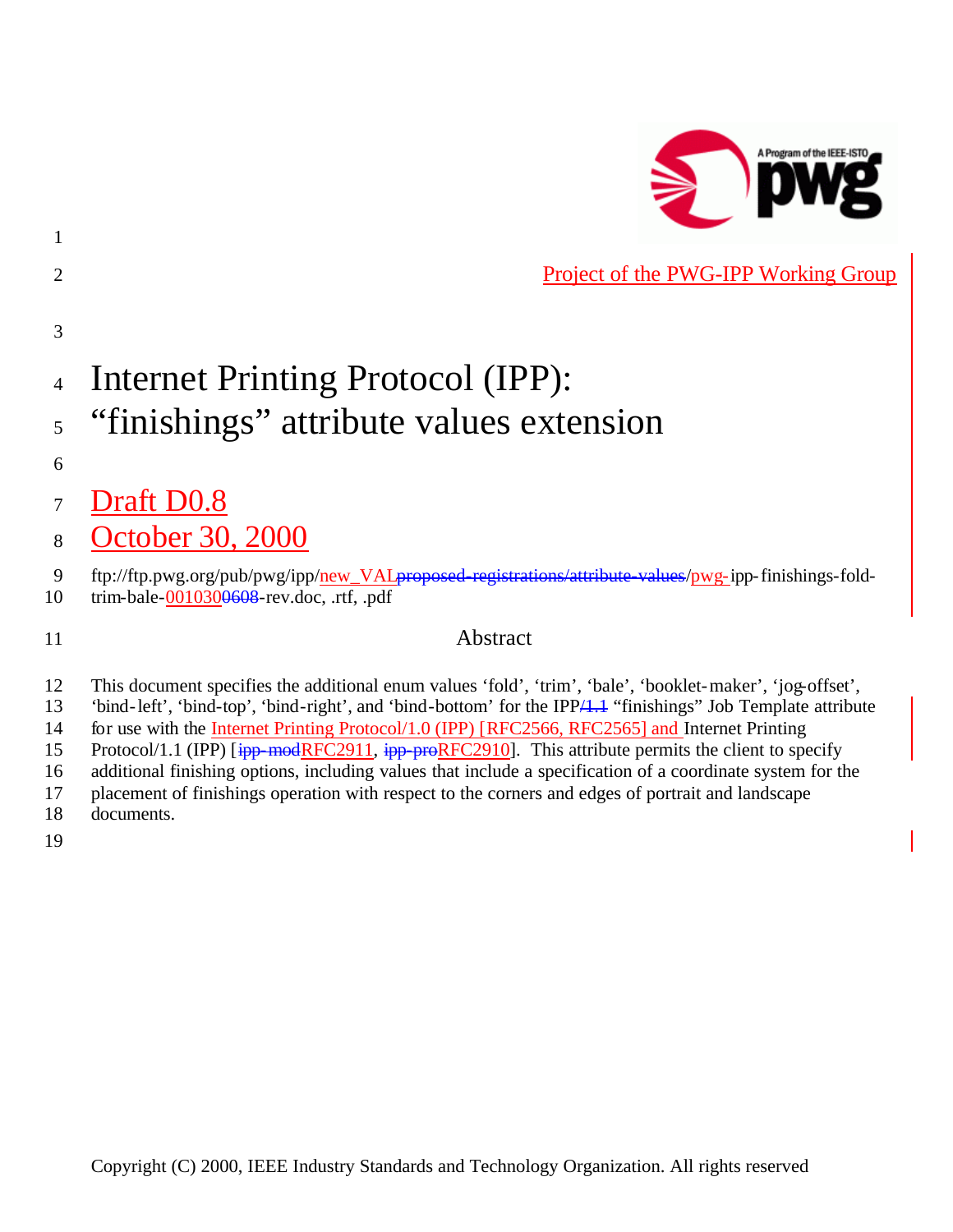- Copyright (C) 2000, IEEE Industry Standards and Technology Organization. All rights reserved.
- This document may be copied and furnished to others, and derivative works that comment on, or otherwise
- explain it or assist in its implementation may be prepared, copied, published and distributed, in whole or in
- part, without restriction of any kind, provided that the above copyright notice, this paragraph and the title of
- the Document as referenced below are included on all such copies and derivative works. However, this
- document itself may not be modified in any way, such as by removing the copyright notice or references to
- the IEEE-ISTO and the Printer Working Group, a program of the IEEE-ISTO.
- Title: Internet Printing Protocol (IPP): "finishings" attribute values extension
- The IEEE-ISTO and the Printer Working Group DISCLAIM ANY AND ALL WARRANTIES,
- WHETHER EXPRESS OR IMPLIED INCLUDING (WITHOUT LIMITATION) ANY IMPLIED
- WARRANTIES OF MERCHANTABILITY OR FITNESS FOR A PARTICULAR PURPOSE.
- The Printer Working Group, a program of the IEEE-ISTO, reserves the right to make changes to the
- document without further notice. The document may be updated, replaced or made obsolete by other
- documents at any time.
- The IEEE-ISTO takes no position regarding the validity or scope of any intellectual property or other rights
- that might be claimed to pertain to the implementation or use of the technology described in this document
- or the extent to which any license under such rights might or might not be available; neither does it
- represent that it has made any effort to identify any such rights.
- The IEEE-ISTO invites any interested party to bring to its attention any copyrights, patents, or patent
- applications, or other proprietary rights which may cover technology that may be required to implement the
- contents of this document. The IEEE-ISTO and its programs shall not be responsible for identifying patents
- for which a license may be required by a document and/or IEEE-ISTO Industry Group Standard or for
- conducting inquiries into the legal validity or scope of those patents that are brought to its attention.
- Inquiries may be submitted to the IEEE-ISTO by e-mail at:
- 

#### ieee-isto@ieee.org.

- The Printer Working Group acknowledges that the IEEE-ISTO (acting itself or through its designees) is,
- and shall at all times, be the sole entity that may authorize the use of certification marks, trademarks, or
- other special designations to indicate compliance with these materials.
- Use of this document is wholly voluntary. The existence of this document does not imply that there are no
- other ways to produce, test, measure, purchase, market, or provide other goods and services related to its
- scope.
- INTERNET-DRAFT
- 51  $\leftarrow$   $\leftarrow$   $\leftarrow$   $\leftarrow$   $\leftarrow$   $\leftarrow$   $\leftarrow$   $\leftarrow$   $\leftarrow$   $\leftarrow$   $\leftarrow$   $\leftarrow$   $\leftarrow$   $\leftarrow$   $\leftarrow$   $\leftarrow$   $\leftarrow$   $\leftarrow$   $\leftarrow$   $\leftarrow$   $\leftarrow$   $\leftarrow$   $\leftarrow$   $\leftarrow$   $\leftarrow$   $\leftarrow$   $\leftarrow$   $\leftarrow$   $\leftarrow$   $\leftarrow$   $\leftarrow$   $\leftarrow$   $\leftarrow$   $\leftarrow$   $\leftarrow$   $\leftarrow$   $\$
- 
- 
- 

 T. Hastings Xerox Corporation D. Fullman Xerox Corporation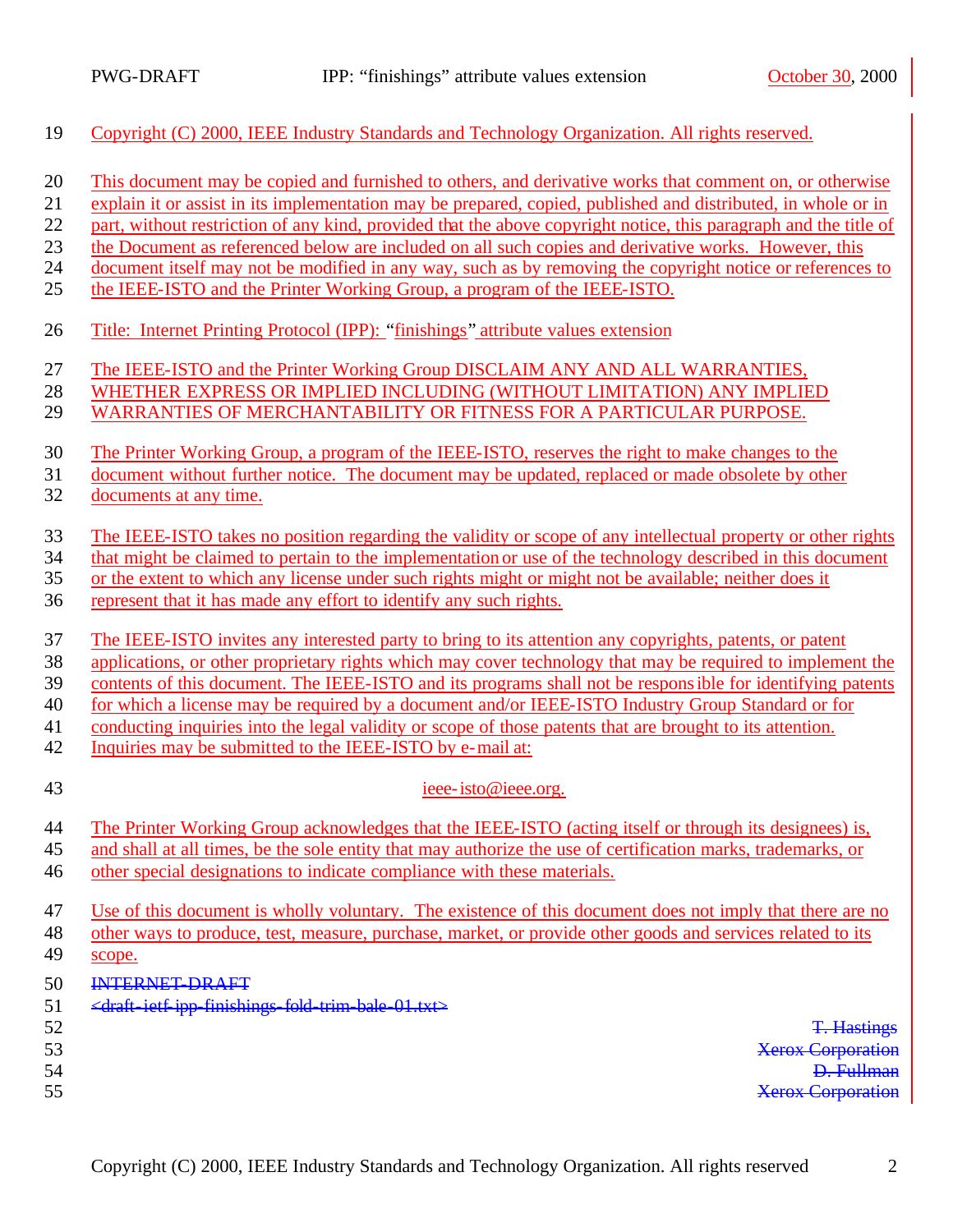| 56<br>57 |                                                                       | May 31, 2000 |
|----------|-----------------------------------------------------------------------|--------------|
| 58       | Internet Printing Protocol/1.1: finishings attribute values extension |              |
| 59       | Copyright (C) The Internet Society (1999). All Rights Reserved.       |              |

#### Status of this Memo

- This document is an Internet-Draft and is in full conformance with all provisions of Section 10 of
- 63 [RFC2026]. Internet Drafts are working documents of the Internet Engineering Task Force (IETF), its
- 64 areas, and its working groups. Note that other groups may also distribute working documents as Internet-
- Drafts.
- Internet-Drafts are draft documents valid for a maximum of six months and may be updated, replaced, or
- obsoleted by other documents at any time. It is inappropriate to use Internet-Drafts as reference material or to cite them other than as "work in progress".
- 69 The list of current Internet Drafts can be accessed at http://www.ietf.org/ietf/1id-abstracts.txt
- The list of Internet-Draft Shadow Directories can be accessed as http://www.ietf.org/shadow.html.

#### **Abstract**

- This document specifies the additional enum values 'fold', 'trim', 'bale', 'booklet-maker', 'jog-offset',
- 'bind-left', 'bind-top', 'bind-right', and 'bind-bottom' for the IPP/1.1 "finishings" Job Template attribute
- for use with the Internet Printing Protocol/1.1 (IPP) [ipp-mod, ipp-pro]. This attribute permits the client to
- specify additional finishing options, including values that include a specification of a coordinate system for
- the placement of finishings operation with respect to the corners and edges of portrait and landscape
- documents.
-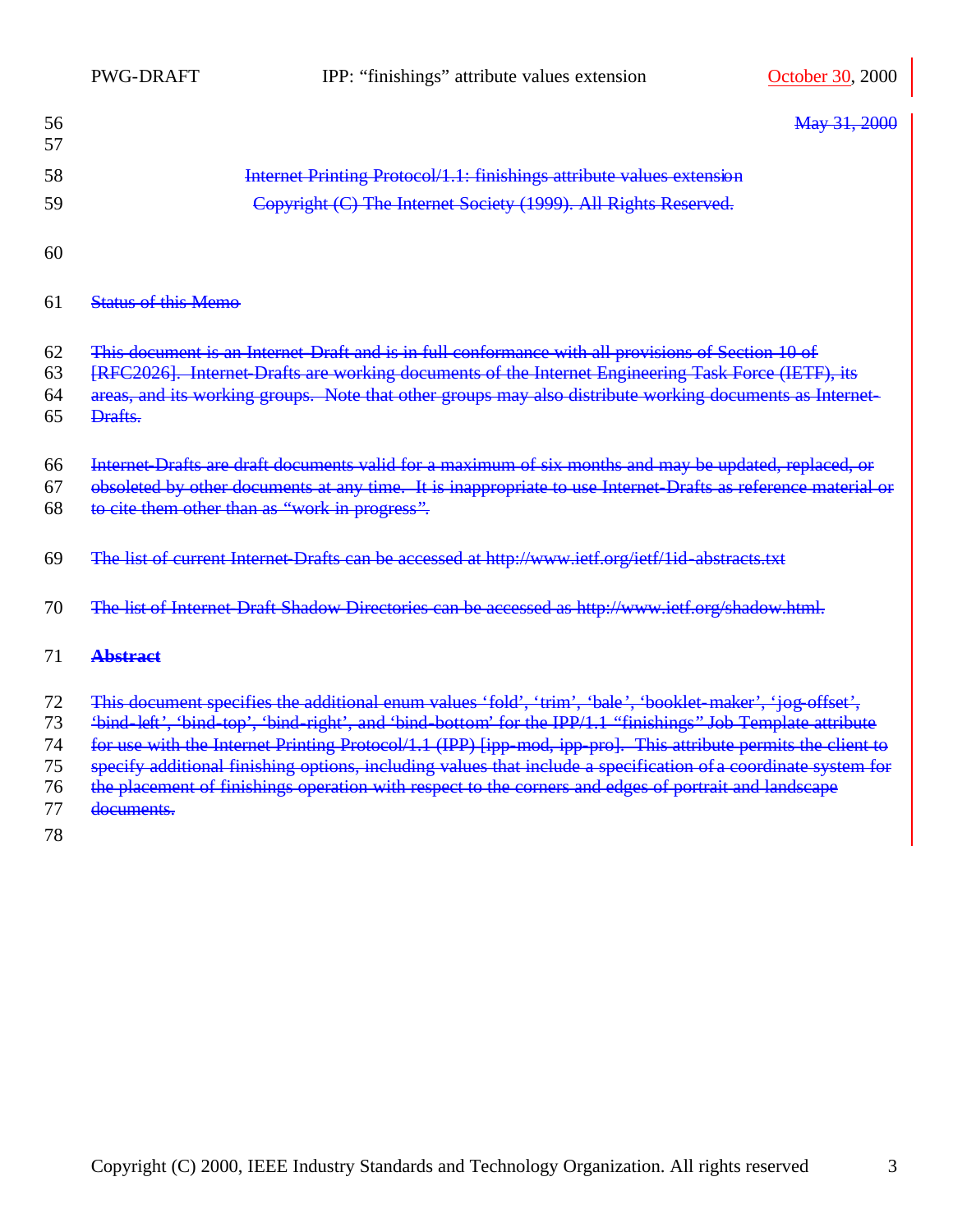- 78 The full set of IPP documents includes:
- 79 **Design Goals for an Internet Printing Protocol [RFC2567]**
- 80 **Rationale for the Structure and Model and Protocol for the Internet Printing Protocol [RFC2568]**
- 81 **Internet Printing Protocol/1.1: Model and Semantics [ipp-mod]**
- 82 **Internet Printing Protocol/1.1: Encoding and Transport [ipp-pro]**
- 83 **Internet Printing Protocol/1.1: Implementer's Guide [ipp-iig]**
- 84 Mapping between LPD and IPP Protocols [RFC2569]
- 85
- 86 The "Design Goals for an Internet Printing Protocol" document takes a broad look at distributed printing
- 87 functionality, and it enumerates real-life scenarios that help to clarify the features that need to be included
- 88 in a printing protocol for the Internet. It identifies requirements for three types of users: end users,
- 89 operators, and administrators. It calls out a subset of end user requirements that are satisfied in IPP/1.0. A
- 90 few OPTIONAL operator operations have been added to IPP/1.1.
- 91 The "Rationale for the Structure and Model and Protocol for the Internet Printing Protocol" document
- 92 describes IPP from a high level view, defines a roadmap for the various documents that form the suite of
- 93 IPP specification documents, and gives background and rationale for the IETF working group's major
- 94 decisions.
- 95 The "Internet Printing Protocol/1.1: Encoding and Transport" document is a formal mapping of the abstract
- 96 operations and attributes defined in the model document onto HTTP/1.1 [RFC2616]. It defines the
- 97 encoding rules for a new Internet MIME media type called "application/ipp". This document also defines
- 98 the rules for transporting over HTTP a message body whose Content-Type is "application/ipp". This
- 99 document defines a new scheme named 'ipp' for identifying IPP printers and jobs.
- 100 The "Internet Printing Protocol/1.1: Implementer's Guide" document gives insight and advice to
- 101 implementers of IPP clients and IPP objects. It is intended to help them understand IPP/1.1 and some of
- 102 the considerations that may assist them in the design of their client and/or IPP object implementations. For
- 103 example, a typical order of processing requests is given, including error checking. Motivation for some of
- 104 the specification decisions is also included.
- 105 The "Mapping between LPD and IPP Protocols" document gives some advice to implementers of gateways 106 between IPP and LPD (Line Printer Daemon) implementations.
- 107
- 108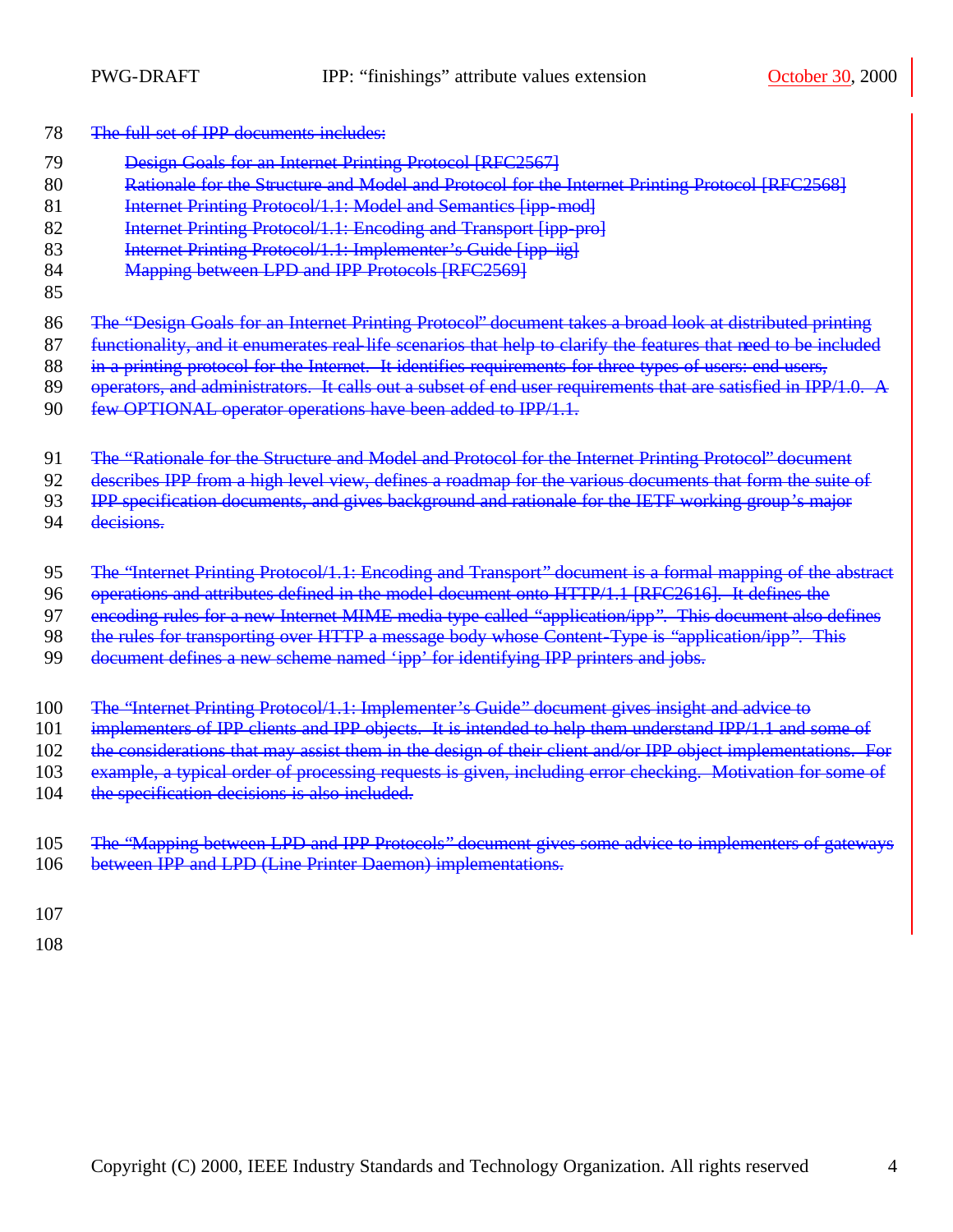| 108               |                |                                                                                 |  |
|-------------------|----------------|---------------------------------------------------------------------------------|--|
| 109               |                | <b>TABLE OF CONTENTS</b>                                                        |  |
| 110               |                |                                                                                 |  |
| 111               | 1              |                                                                                 |  |
| 112               |                | 1.1                                                                             |  |
| 113               |                | 1.2                                                                             |  |
| 114               | 2              |                                                                                 |  |
| 115               | 3              |                                                                                 |  |
| 116               | $\overline{4}$ |                                                                                 |  |
| 117               | 5              |                                                                                 |  |
| 118               | 6              |                                                                                 |  |
| 119               | $\tau$         |                                                                                 |  |
| 120               | 8              |                                                                                 |  |
| 121               | 9              |                                                                                 |  |
| 122               | 10             | Appendix B: Description of the IEEE Industry Standards and Technology (ISTO) 13 |  |
| 123<br>124<br>125 | 11             |                                                                                 |  |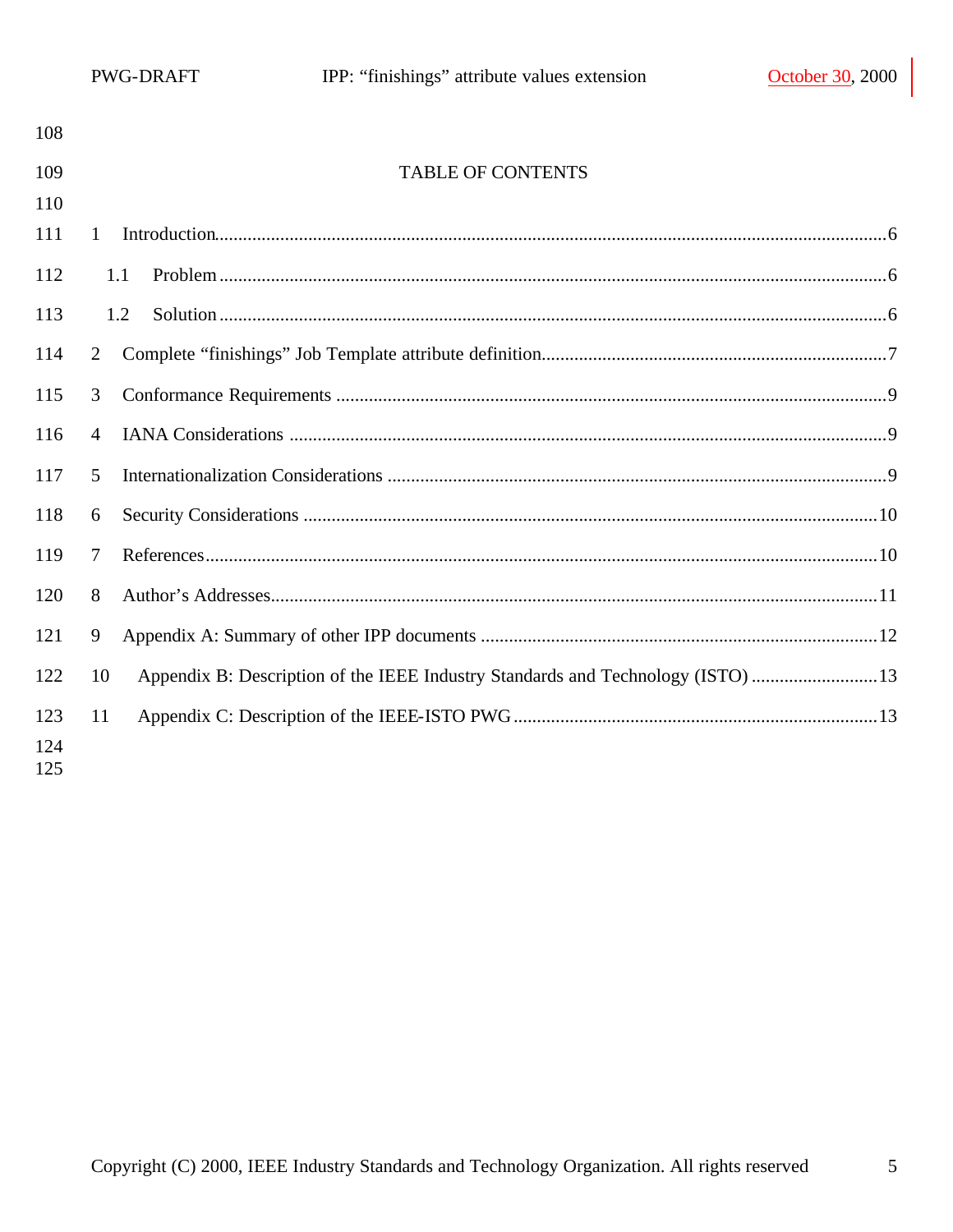# **1 IntroductionAdditional values for the "finishings" Job Template attribute**

#### **1.1 Problem**

 Need additional enum values for finishing to specify which of four corners to put a single staple, which of four edges to put two staples, which of four edges to bind, and generic values for the following: fold, trim, bale, saddle stitch, edge stitch, signature booklet maker and jog-offset.

#### **1.2 SolutionSuggested solution**

- This solution has been proposed at three previous meetings with comments returned and incorporated. The
- suggestion is to add additional enum values to the "finishings " Job Template attributes (also applies to
- "finishings-default" and "finishings-supported" attributes).
- Coordination with the Finisher MIB has been done. There appears to be no direct way to use the same
- 136 enum values, since the Finisher MIB divides up finishing into separate enum values by type. So all the
- stapling is done as a separate enum. Also all the punching is done as a separate enum.
- 138 The coordinate system scheme has been selected to agrees with the Finisher MIB which in turn follows the
- ISO DPA approach of using a coordinate system as if the document were portrait. The approach for
- coordinate system being relative to the intended reading direction depends on the device being able to
- understand the orientation embedded in the PDL, which is too problematic for many PDLs. The approach
- for the coordinate system of being relative to the media feed direction is too dependent on the way the
- device is currently set up, i.e., pulling short edge first vs. long edge first, and can vary between different
- output-bins in the same device.

| 145<br>Additional (new) keyword-symbolic names of these enum values are: |  |
|--------------------------------------------------------------------------|--|
|--------------------------------------------------------------------------|--|

|            | $\mu$ recentional (new) new world symposite names of these endm various are.                                   |                            |
|------------|----------------------------------------------------------------------------------------------------------------|----------------------------|
| 146        |                                                                                                                | fold                       |
| 147        |                                                                                                                | trim                       |
| 148        |                                                                                                                | bale                       |
| 149        |                                                                                                                | booklet-maker              |
| 150        |                                                                                                                | jog-offset                 |
| 151        |                                                                                                                | bind-left                  |
| 152        |                                                                                                                | bind-top                   |
| 153        |                                                                                                                | bind-right                 |
| 154        |                                                                                                                | bind-bottom                |
| 155        |                                                                                                                |                            |
| 156<br>157 | Although not a part of this specification, more specific values for saddle-stitch and fold could be considered |                            |
|            | once adequate definitions have been developed. Some examples are:                                              |                            |
| 158        |                                                                                                                | saddle-stitch-single-long  |
| 159        |                                                                                                                | saddle-stitch-single-short |
| 160        |                                                                                                                | saddle-stitch-dual-long    |
| 161        |                                                                                                                | saddle-stitch-dual-short   |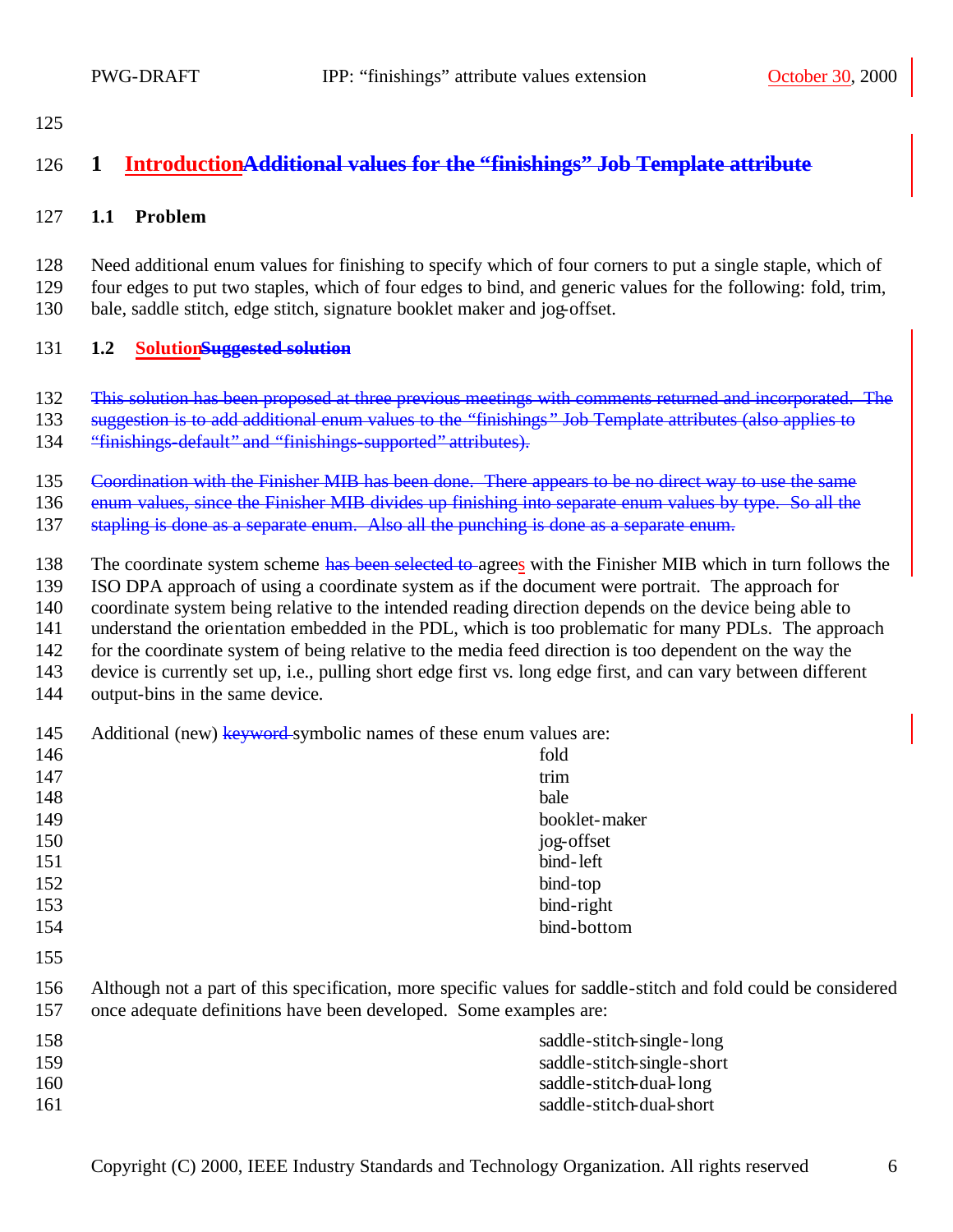| 162               | fold-in-half-long    |
|-------------------|----------------------|
| 163               | fold-in-half-short   |
| 164               | fold-in-thirds-long  |
| 165               | fold-in-thirds-short |
| 166               | fold-z-long          |
| 167               | fold-z-short         |
| $1 \times \Omega$ |                      |

# **2 Complete "finishings" Job Template attribute definitionProposed Text**

*Note: [RFC2911] defines generic enum values: 3-9 and more-specific stitching and stapling enum values:* 

*20-31. This document defines generic enum values: 10-14 and more specific binding enum values: 50-53.* 

*The entire definition of "finishings" from [RFC2911] section 4.2.6 is reproduced here verbatim with the* 

*addition of the new enum values for the convenience of the reader.*

 Add the following paragraphs indicated with revision marks to the description of the "finishings" Job 175 Femplate attribute, section 4.2.6, so that the entire section would be:

# **4.2.6 finishings (1setOf type2 enum)**

This attribute identifies the finishing operations that the Printer uses for each copy of each printed

document in the Job. For Jobs with multiple documents, the "multiple-document-handling" attribute

determines what constitutes a "copy" for purposes of finishing.

Standard enum values are:

| 181<br>182 | Value      | Symbolic Name and Description                                                                                                                                                  |
|------------|------------|--------------------------------------------------------------------------------------------------------------------------------------------------------------------------------|
| 183        | $\cdot$ 3' | 'none': Perform no finishing                                                                                                                                                   |
| 184<br>185 | 4'         | 'staple': Bind the document(s) with one or more staples. The exact number and placement<br>of the staples is site-defined.                                                     |
| 186<br>187 | $\cdot$ 5' | 'punch': This value indicates that holes are required in the finished document. The exact<br>number and placement of the holes is site-defined. The punch specification MAY be |
| 188<br>189 |            | satisfied (in a site- and implementation-specific manner) either by drilling/punching,<br>or by substituting pre-drilled media.                                                |
| 190        | $\cdot 6$  | 'cover': This value is specified when it is desired to select a non-printed (or pre-printed)                                                                                   |
| 191<br>192 |            | cover for the document. This does not supplant the specification of a printed cover<br>(on cover stock medium) by the document itself.                                         |
| 193<br>194 | $\cdot$ 7' | 'bind': This value indicates that a binding is to be applied to the document; the type and<br>placement of the binding is site-defined.                                        |
| 195        | $\lq\lq 8$ | 'saddle-stitch': Bind the document(s) with one or more staples (wire stitches) along the                                                                                       |
| 196<br>197 |            | middle fold. The exact number and placement of the staples and the middle fold is<br>implementation and/or site-defined.                                                       |
| 198<br>199 | $\cdot$ 9' | 'edge-stitch': Bind the document(s) with one or more staples (wire stitches) along one edge.<br>The exact number and placement of the staples is implementation and/or site-   |
| 200        |            | defined.                                                                                                                                                                       |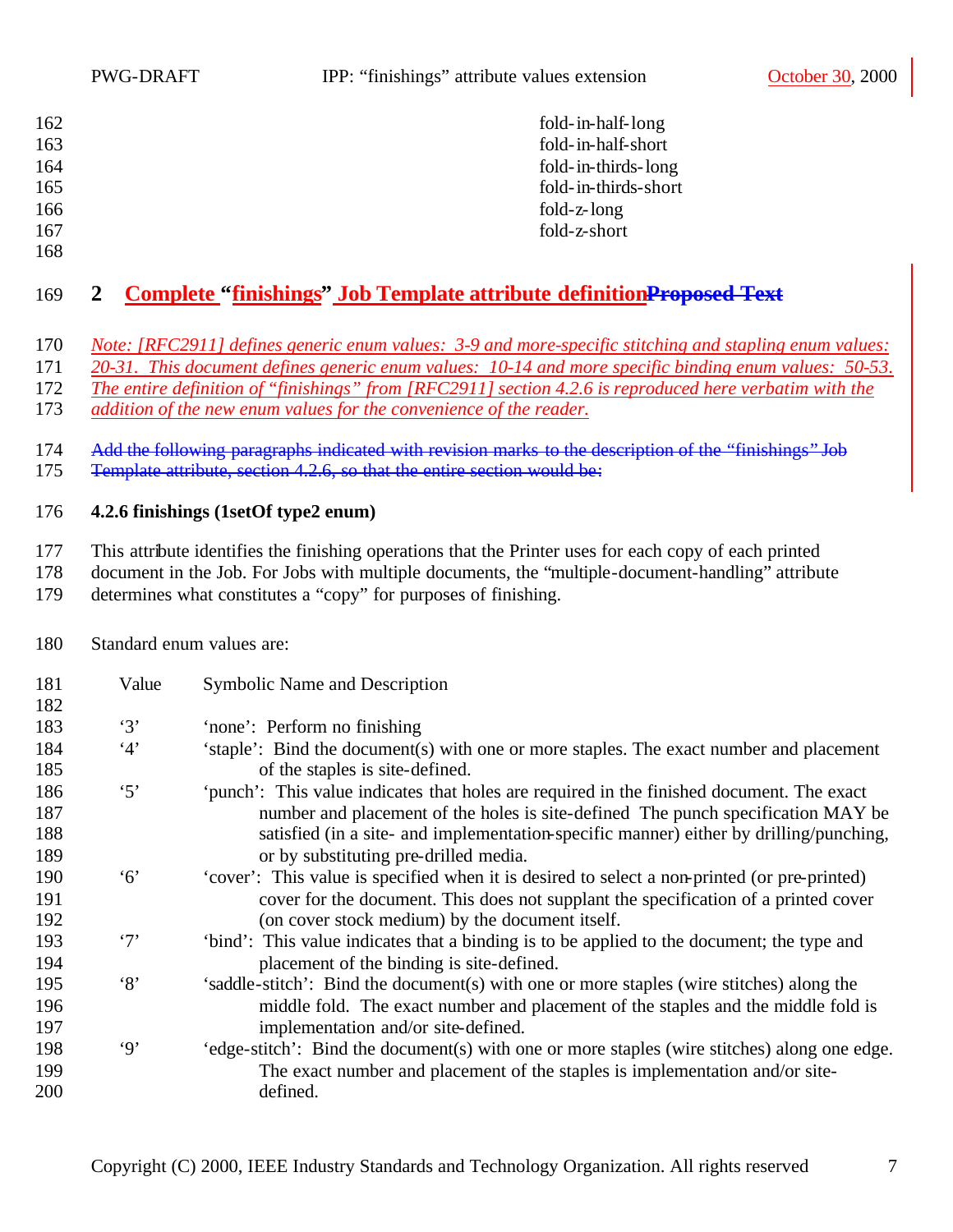|            | <b>PWG-DRAFT</b>     | IPP: "finishings" attribute values extension<br>October 30, 2000                                                                     |
|------------|----------------------|--------------------------------------------------------------------------------------------------------------------------------------|
| 201        | $^{\circ}10^{\circ}$ | 'fold': Fold the document(s) with one or more folds. The exact number and orientations of                                            |
| 202        |                      | the folds is implementation and/or site-defined.                                                                                     |
| 203        | '11'                 | 'trim': Trim the document(s) on one or more edges. The exact number of edges and the                                                 |
| 204        |                      | amount to be trimmed is implementation and/or site-defined.                                                                          |
| 205        | '12'                 | 'bale': Bale the document(s). The type of baling is implementation and/or site-defined.                                              |
| 206        | '13'                 | 'booklet-maker': Deliver the document(s) to the signature booklet maker. This value is a                                             |
| 207        |                      | short cut for specifying a job that is to be folded, trimmed and then saddle-stitched.                                               |
| 208        | '14'                 | 'jog-offset': Shift each copy of an output document from the previous copy by a small                                                |
| 209<br>210 |                      | amount which is device dependent. This value has no effect on the "job-sheet". This                                                  |
| 211        | $15' - 19'$          | value SHOULD NOT have an effect if each copy of the job consists of one sheet.<br>reserved for future generic finishing enum values. |
| 212        |                      | The following values are more specific stapling, stitching and binding values; they indicate a corner or an                          |
| 213        |                      | edge as if the document were a portrait document (see section 4.2.6.1):                                                              |
|            |                      |                                                                                                                                      |
| 214        | 20'                  | 'staple-top-left': Bind the document(s) with one or more staples in the top left corner.                                             |
| 215        | 21'                  | 'staple-bottom-left': Bind the document(s) with one or more staples in the bottom left                                               |
| 216        |                      | corner.                                                                                                                              |
| 217        | '22'                 | 'staple-top-right': Bind the document(s) with one or more staples in the top right corner.                                           |
| 218        | '23'                 | 'staple-bottom-right': Bind the document(s) with one or more staples in the bottom right                                             |
| 219        |                      | corner.                                                                                                                              |
| 220        | 24'                  | 'edge-stitch-left': Bind the document(s) with one or more staples (wire stitches) along the                                          |
| 221        |                      | left edge. The exact number and placement of the staples is implementation and/or                                                    |
| 222        |                      | site-defined.                                                                                                                        |
| 223<br>224 | 25'                  | 'edge-stitch-top': Bind the document(s) with one or more staples (wire stitches) along the                                           |
| 225        |                      | top edge. The exact number and placement of the staples is implementation and/or<br>site-defined.                                    |
| 226        | 26'                  | 'edge-stitch-right': Bind the document(s) with one or more staples (wire stitches) along the                                         |
| 227        |                      | right edge. The exact number and placement of the staples is implementation and/or                                                   |
| 228        |                      | site-defined.                                                                                                                        |
| 229        | 27'                  | 'edge-stitch-bottom': Bind the document(s) with one or more staples (wire stitches) along                                            |
| 230        |                      | the bottom edge. The exact number and placement of the staples is implementation                                                     |
| 231        |                      | and/or site-defined.                                                                                                                 |
| 232        | '28'                 | 'staple-dual-left': Bind the document(s) with two staples (wire stitches) along the left edge                                        |
| 233        |                      | assuming a portrait document (see above).                                                                                            |
| 234        | '29'                 | 'staple-dual-top': Bind the document(s) with two staples (wire stitches) along the top edge                                          |
| 235        |                      | assuming a portrait document (see above).                                                                                            |
| 236        | '30'                 | 'staple-dual-right': Bind the document(s) with two staples (wire stitches) along the right                                           |
| 237        |                      | edge assuming a portrait document (see above).                                                                                       |
| 238        | 31'                  | 'staple-dual-bottom': Bind the document(s) with two staples (wire stitches) along the                                                |
| 239        |                      | bottom edge assuming a portrait document (see above).                                                                                |
| 240        |                      | $324'$ -'49' reserved for future specific stapling and stitching enum values.                                                        |
| 241        |                      |                                                                                                                                      |
| 242        | $\cdot$ 50'          | 'bind-left': Bind the document(s) along the left edge; the type of the binding is site-defined.                                      |
| 243        | $\mathfrak{S}1$      | 'bind-top': Bind the document(s) along the top edge; the type of the binding is site-defined.                                        |
| 244        | 52'                  | 'bind-right': Bind the document(s) along the right edge; the type of the binding is site-                                            |
| 245        |                      | defined.                                                                                                                             |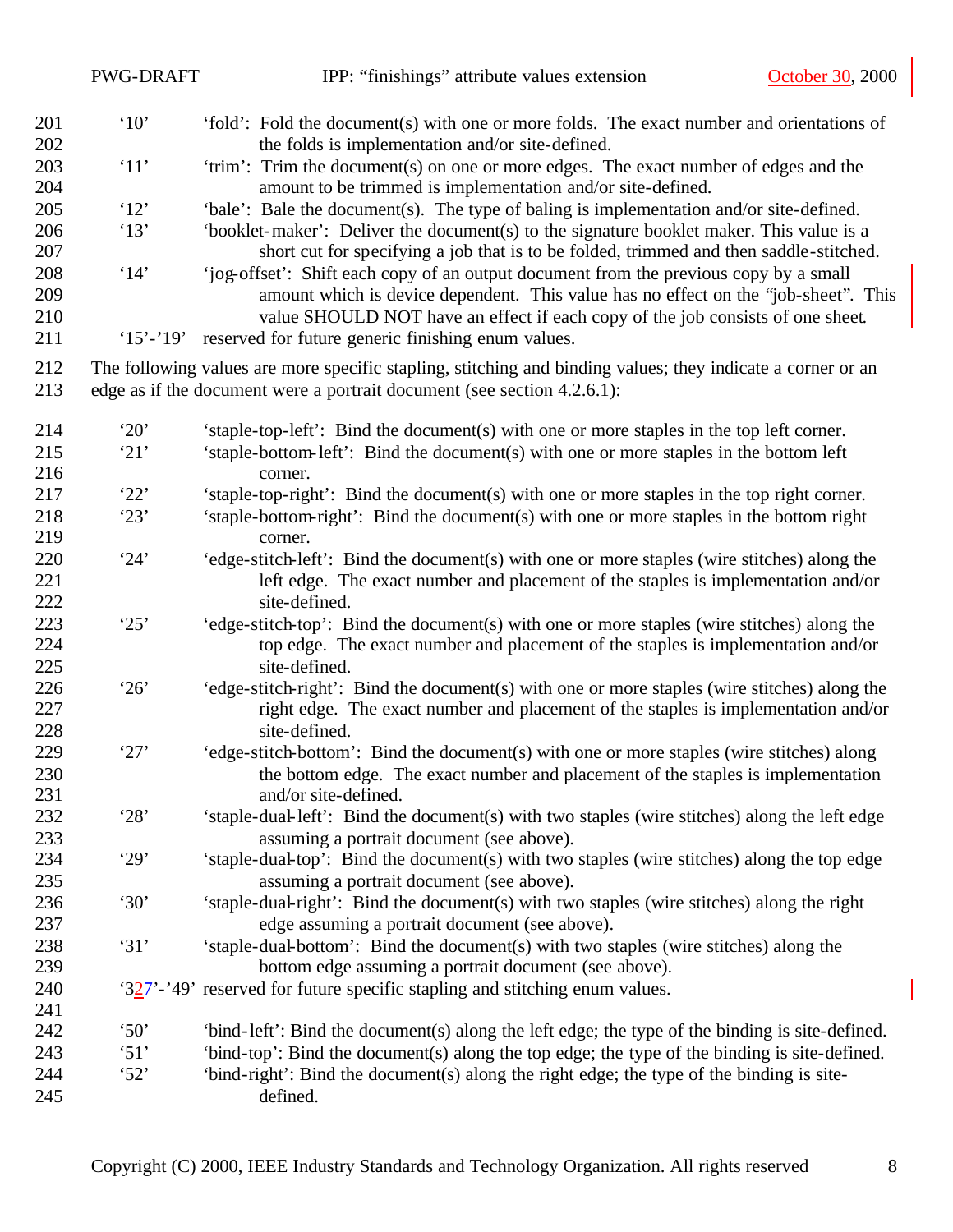'53' 'bind-bottom': Bind the document(s) along the bottom edge; the type of the binding is site-defined.

The 'staple-xxx' values are specified with respect to the document as if the document were a portrait

 document. If the document is actually a landscape or a reverse-landscape document, the client supplies the appropriate transformed value. For example, to position a staple in the upper left hand corner of a

landscape document when held for reading, the client supplies the 'staple-bottom-left' value (since

landscape is defined as a +90 degree rotation of the image with respect to the media from portrait, i.e., anti-

clockwise). On the other hand, to position a staple in the upper left hand corner of a reverse-landscape

document when held for reading, the client supplies the 'staple-top-right' value (since reverse-landscape is

- defined as a -90 degree rotation of the image with respect to the media from portrait, i.e., clockwise).
- The angle (vertical, horizontal, angled) of each staple with respect to the document depends on the implementation which may in turn depend on the value of the attribute.

Note: The effect of this attribute on jobs with multiple documents is controlled by the "multiple-document-

handling" job attribute (section 4.2.4) and the relationship of this attribute and the other attributes that

control document processing is described in section 15.3.

 If the client supplies a value of 'none' along with any other combination of values, it is the same as if only that other combination of values had been supplied (that is the 'none' value has no effect).

# **3 Conformance Requirements**

266 The Printer and client conformance requirements for supporting this attribute are the same as for any Job Template attribute (see [RFC2911]).

# **4 IANA Considerations**

 These "finishings" type2 enum attribute values will be published by IANA according to the procedures in 270 RFC 2566-2911 [rfc2566RFC2911] section 6.1 with the following URL:

ftp.isi.edu/iana/assignments/ipp/attribute-values/finishings/fold-trim-bale.txt

# **5 Internationalization Considerations**

Normally, a client will provide localization of the enum values of this attribute to the language of the user.

 '54'-MAX reserved for future specific binding enum values and other groups of enum values, such as folding, trimming, and baling.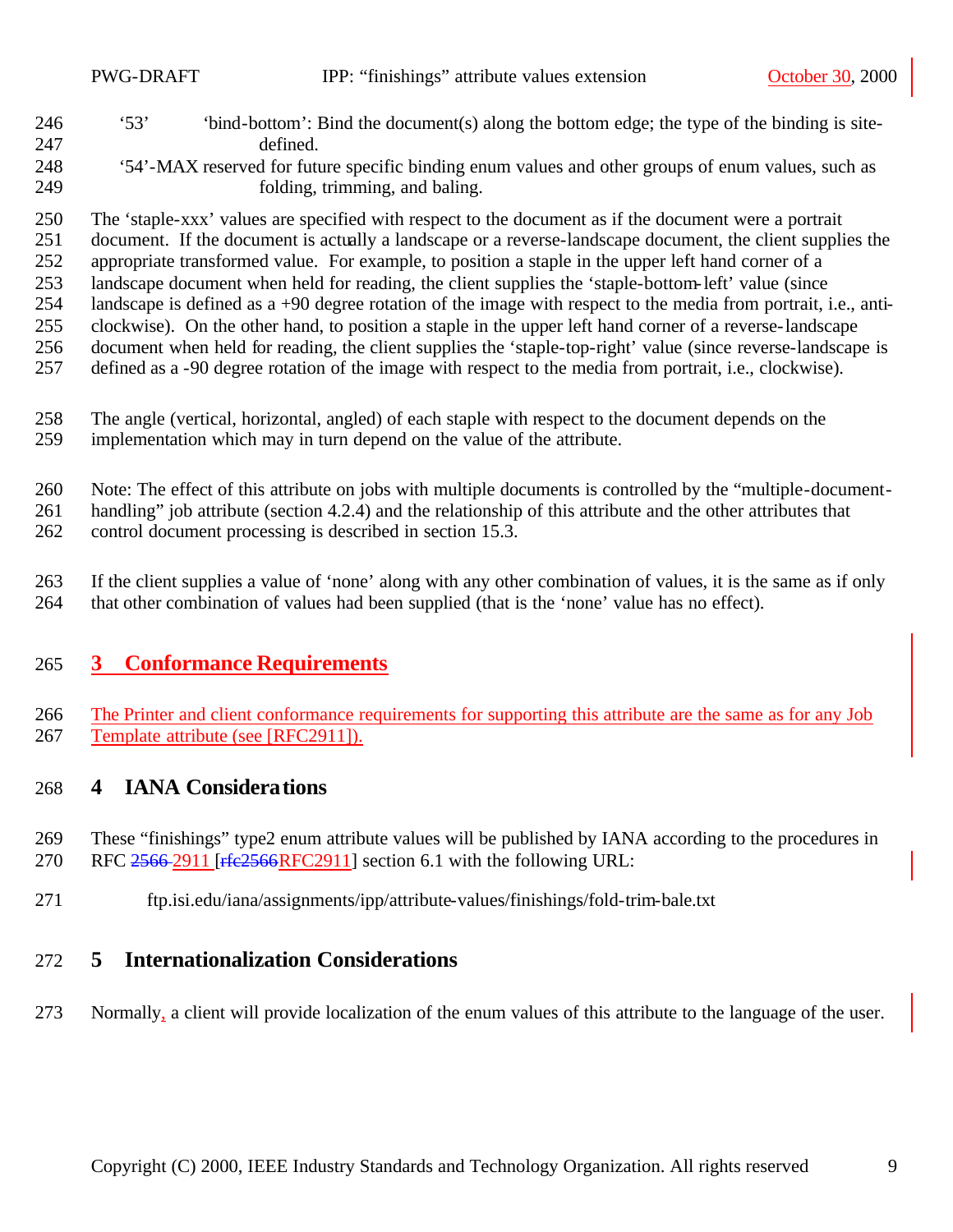#### **6 Security Considerations**

 This extension poses no additional security threats or burdens than those in IPP/1.0 [RFC2566, RFC2565] 276 and IPP/1.1 [RFC2911, RFC2910<del>ipp-mod, ipp-pro</del>]. However, implementations MAY support different access control to various finishing features, depending on the identity of the job submitting user.

#### **7 References**

| 279 | $[ipp-iig]$                                                                                                                                          |
|-----|------------------------------------------------------------------------------------------------------------------------------------------------------|
| 280 | Hastings, T., Manros, C., "Internet Printing Protocol/1.1: <draft-ietf-ipp-implementers-guide-v11-< th=""></draft-ietf-ipp-implementers-guide-v11-<> |
| 281 | 01.txt>, work in progress, May 30, 2000.                                                                                                             |

#### $\overline{f}$   $\overline{f}$   $\overline{f}$   $\overline{f}$   $\overline{f}$   $\overline{f}$   $\overline{f}$   $\overline{f}$   $\overline{f}$   $\overline{f}$   $\overline{f}$   $\overline{f}$   $\overline{f}$   $\overline{f}$   $\overline{f}$   $\overline{f}$   $\overline{f}$   $\overline{f}$   $\overline{f}$   $\overline{f}$   $\overline{f}$   $\overline{f}$   $\overline{f}$   $\overline{f}$

| 283 | R deBry T Hestings R Herriot S Isagoson P Powell "Internet Printing Protocol 1: Model and                        |
|-----|------------------------------------------------------------------------------------------------------------------|
|     | <del>- R. GCDTY, T. Hastiligs, R. HCHOt, B. Baatsoli, F. Fowen, "mieniet Finitiig Fiotocol/T.T. Model and</del>  |
| 284 | Semantics", <draft-ietf-ipp-model-v11-07.txt>, work in progress, May 22, 2000.</draft-ietf-ipp-model-v11-07.txt> |

#### $\overline{f}$   $\overline{f}$   $\overline{f}$   $\overline{f}$   $\overline{f}$   $\overline{f}$   $\overline{f}$   $\overline{f}$   $\overline{f}$   $\overline{f}$   $\overline{f}$

| 286 | Herriot R, Rutler S, Moore D, Tuper R, "Internet Printing Protocol/1 1: Encoding and<br>Hernot, R., Butler, B., MOOR, F., Tuner, R., Thierner Financy Frococor F.T. Encounty and |
|-----|----------------------------------------------------------------------------------------------------------------------------------------------------------------------------------|
| 287 | Transport", <draft ietf="" ipp="" protocol="" v11-06.txt="">, work in progress, May 31, 2000.</draft>                                                                            |

#### [RFC2565]

 Herriot, R., Butler, S., Moore, P., Tuner, R., "Internet Printing Protocol/1.0: Encoding and Transport", RFC 2565, April 1999.

#### [RFC2566]

 R. deBry, T. Hastings, R. Herriot, S. Isaacson, P. Powell, "Internet Printing Protocol/1.0: Model and Semantics", RFC 2566, April 1999.

#### [RFC2567]

Wright, D., "Design Goals for an Internet Printing Protocol", RFC 2567, April 1999.

#### [RFC2568]

 Zilles, S., "Rationale for the Structure and Model and Protocol for the Internet Printing Protocol", RFC 2568, April 1999.

#### [RFC2569]

 Herriot, R., Hastings, T., Jacobs, N., Martin, J., "Mapping between LPD and IPP Protocols", RFC 2569, April 1999.

#### [RFC2639] Hastings, T., Manros, C., "Internet Printing Protocol/1.0: Implementer's Guide", RFC 2639, July 1999.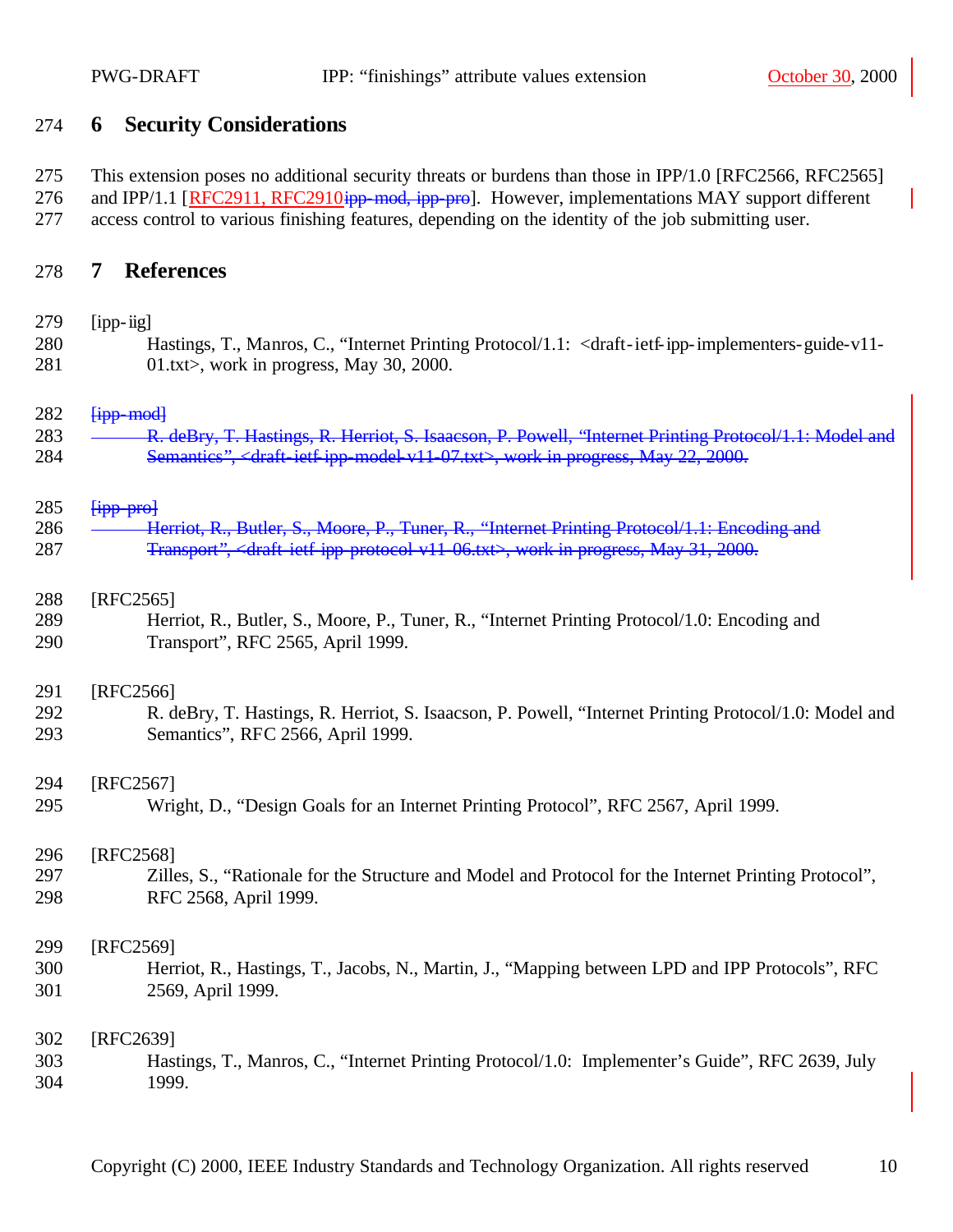#### [RFC2910]

306 Herriot, R., Butler, S., Moore, P., Turner, R., and J. Wenn, "Internet Printing Protocol/1.1: Encoding and Transport", RFC 2910, September 2000.

#### [RFC2911]

 Hastings, T., Herriot, R., deBry, R., Isaacson, S., and P. Powell, "Internet Printing Protocol/1.1: Model and Semantics", RFC 2911, September 2000.

### **8 Author's Addresses**

| 312 | <b>Tom Hastings</b>                                                                                           |
|-----|---------------------------------------------------------------------------------------------------------------|
| 313 | <b>Xerox Corporation</b>                                                                                      |
| 314 | 737 Hawaii St. ESAE 231                                                                                       |
| 315 | El Segundo, CA 90245                                                                                          |
| 316 |                                                                                                               |
| 317 | Phone: 310-333-6413                                                                                           |
| 318 | Fax: 310-333-5514                                                                                             |
| 319 | e-mail: hastings@cp10.es.xerox.com                                                                            |
| 320 |                                                                                                               |
| 321 | Don Fullman                                                                                                   |
| 322 | Xerox Corporation                                                                                             |
| 323 | 737 Hawaii St. ESAE 231                                                                                       |
| 324 | El Segundo, CA 90245                                                                                          |
| 325 |                                                                                                               |
| 326 | Phone: 310-333-8342                                                                                           |
| 327 | Fax: 310-333-5514                                                                                             |
| 328 | e-mail: dfullman@cp10.es.xerox.com                                                                            |
| 329 |                                                                                                               |
| 330 | IPP Web Page: http://www.pwg.org/ipp/                                                                         |
| 331 | IPP Mailing List: ipp@pwg.org                                                                                 |
| 332 |                                                                                                               |
| 333 | To subscribe to the ipp mailing list, send the following email:                                               |
| 334 | 1) send it to majordomo@pwg.org                                                                               |
| 335 | 2) leave the subject line blank                                                                               |
| 336 | 3) put the following two lines in the message body:                                                           |
| 337 | subscribe ipp                                                                                                 |
| 338 | end                                                                                                           |
| 339 | Implementers of this specification document are encouraged to join IPP Mailing List in order to participate   |
| 340 | in any discussions of clarification issues and review of registration proposals for additional attributes and |
| 341 | values.                                                                                                       |
|     |                                                                                                               |
| 342 | <b>Other Participants:</b>                                                                                    |
|     | Ron Bergman - Hitachi Koki Imaging Systems<br>Dan Calle - Digital Paper                                       |
|     | Weihai Chen - Microsoft<br>Lee Farrell - Canon Information Systems                                            |
|     | Satoshi Fujitani - Ricoh<br>Roelof Hamberg - Océ                                                              |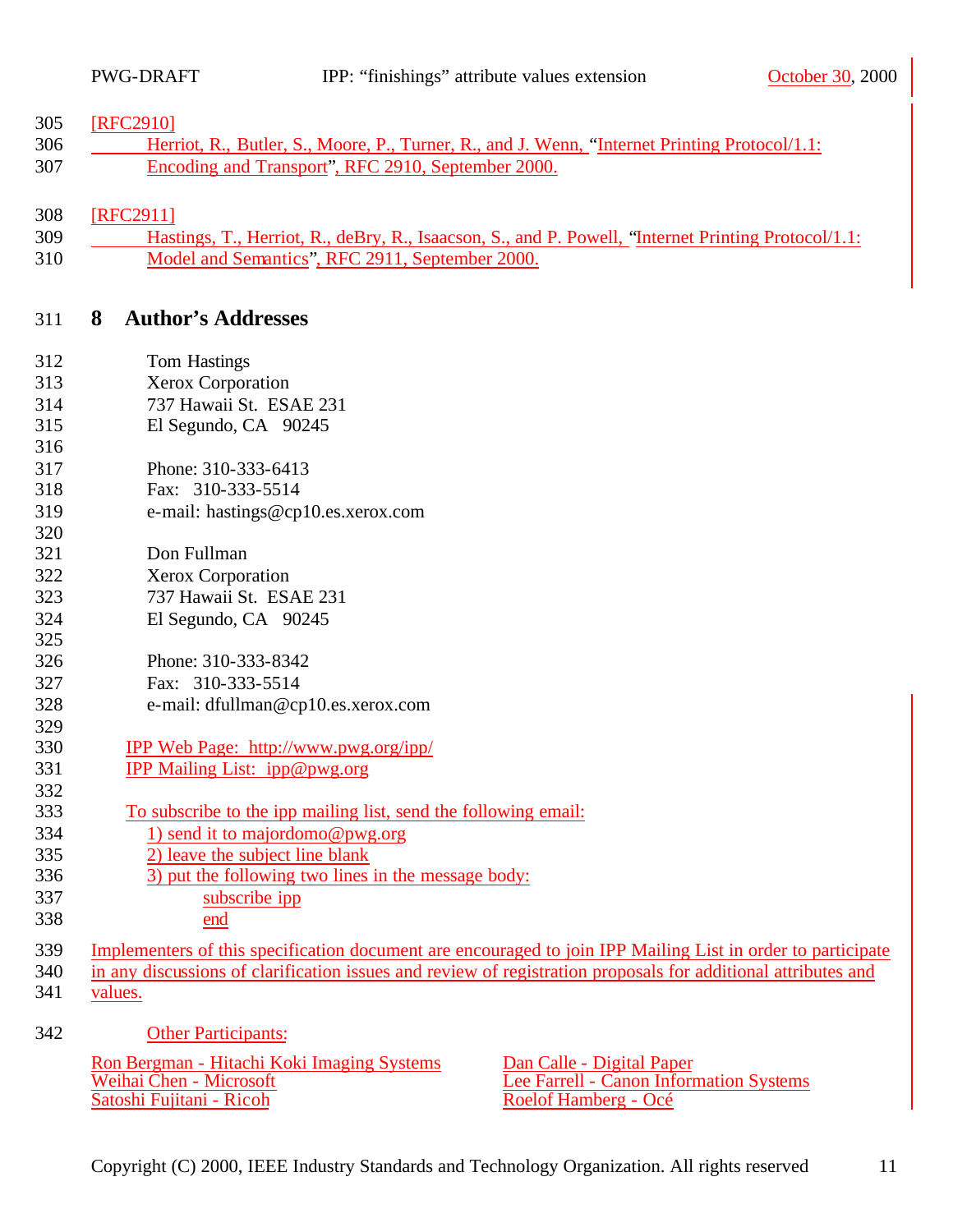PWG-DRAFT IPP: "finishings" attribute values extension October 30, 2000

**Tom Hastings - Xerox**<br> **Exercise 3 Bob Herriot - Xerox**<br> **Exercise 2 Bob Herriot - Xerox**<br> **Exercise 2 Bob Herriot - Xerox**<br> **Exercise 2 Bob Herriot - Xerox** David Kellerman - Northlake Software Harry Lewis - IBM<br>
Satoshi Matsushita - Brother Transformed a Transformation of Transformation of Transformation of Transformation of Transformation of Transformation of Transformation of Transformation of Transformation o Paul Moore - Netreon<br>
Stuart Rowley - Kyocera<br>
Stuart Rowley - Kyocera<br>
Cail Songer - Netreon Stuart Rowley - Kyocera<br>
Geoff Sorod - Software 2000<br>
Geoff Sorod - Software 2000 Geoff Sorod - Software 2000<br>
Shinichi Tsuruyama - Epson<br>
Atsushi Uchino - Epson Shinichi Tsuruyama - Epson Shigeru Ueda - Canon William Wagner - NetSilicon/DPI<br>
Mark Vander Wiele - IBM<br>
Don Wright - Lexmark Mark Vander Wiele - IBM<br>
Michael Wu - Heidelberg Digital<br>
Peter Zehler - Xerox Michael Wu - Heidelberg Digital

Ira McDonald - High North Inc.<br>Hugo Parra, Novell

## **9 Appendix A: Summary of other IPP documents**

- The full set of IPP documents includes:
- Design Goals for an Internet Printing Protocol [RFC2567]
- Rationale for the Structure and Model and Protocol for the Internet Printing Protocol [RFC2568]
- Internet Printing Protocol/1.1: Model and Semantics [RFC2911]
- Internet Printing Protocol/1.1: Encoding and Transport [RFC2910]
- Internet Printing Protocol/1.1: Implementer's Guide [IPP-IIG]
- Mapping between LPD and IPP Protocols [RFC2569]
- 

The "Design Goals for an Internet Printing Protocol" document takes a broad look at distributed printing

functionality, and it enumerates real-life scenarios that help to clarify the features that need to be included

- in a printing protocol for the Internet. It identifies requirements for three types of users: end users,
- operators, and administrators. It calls out a subset of end user requirements that are satisfied in IPP/1.0. A
- few OPTIONAL operator operations have been added to IPP/1.1.

The "Rationale for the Structure and Model and Protocol for the Internet Printing Protocol" document

- describes IPP from a high level view, defines a roadmap for the various documents that form the suite of
- IPP specification documents, and gives background and rationale for the IETF working group's major
- decisions.

The "Internet Printing Protocol/1.1: Encoding and Transport" document is a formal mapping of the abstract

operations and attributes defined in the model document onto HTTP/1.1 [RFC2616]. It defines the

encoding rules for a new Internet MIME media type called "application/ipp". This document also defines

the rules for transporting over HTTP a message body whose Content-Type is "application/ipp". This

document defines a new scheme named 'ipp' for identifying IPP printers and jobs.

| 367 | The "Internet Printing Protocol/1.1: Implementer's Guide" document gives insight and advice to               |
|-----|--------------------------------------------------------------------------------------------------------------|
| 368 | implementers of IPP clients and IPP objects. It is intended to help them understand IPP $/1.1$ and some of   |
| 369 | the considerations that may assist them in the design of their client and/or IPP object implementations. For |
| 370 | example, a typical order of processing requests is given, including error checking. Motivation for some of   |

the specification decisions is also included.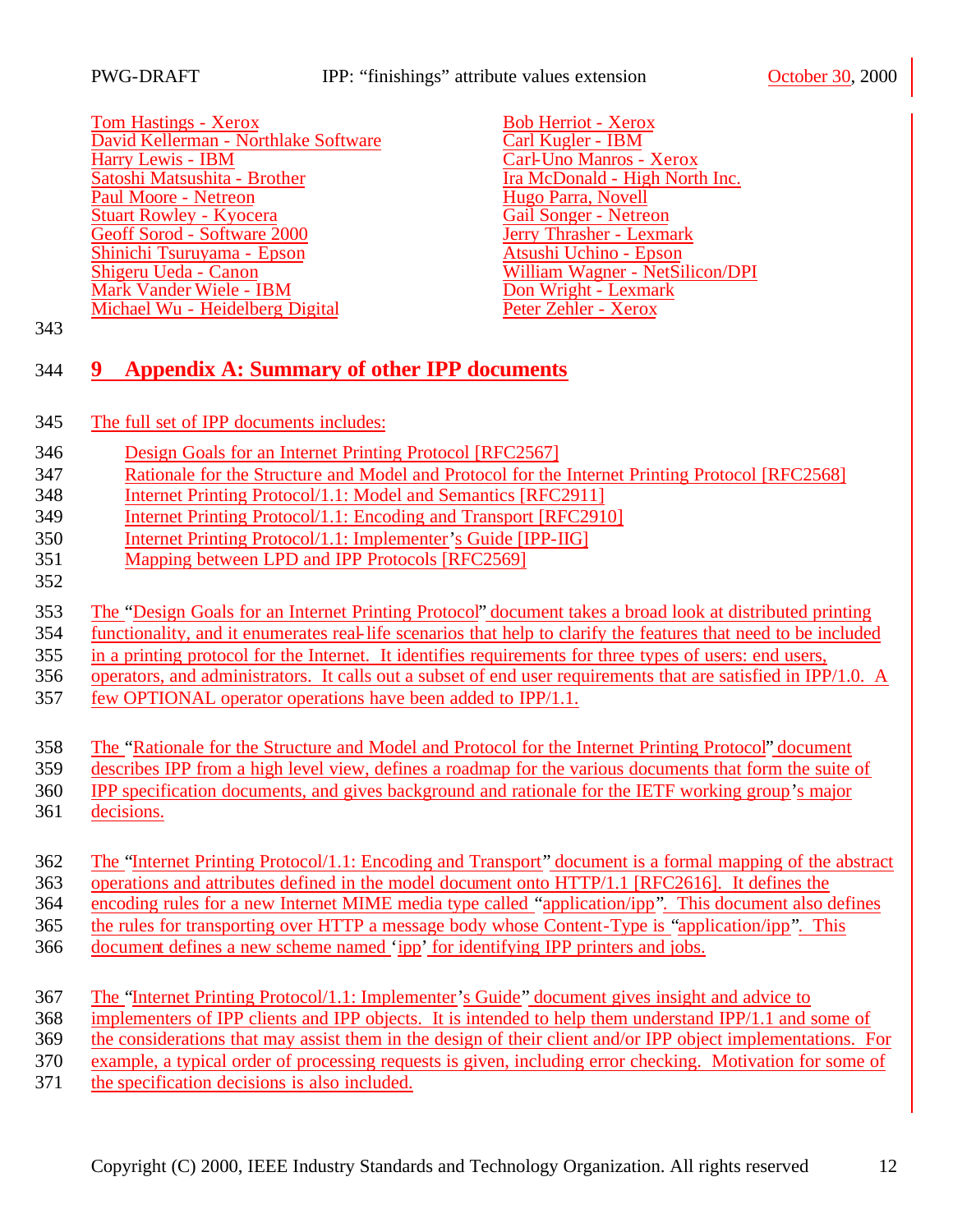The "Mapping between LPD and IPP Protocols" document gives some advice to implementers of gateways between IPP and LPD (Line Printer Daemon) implementations.

### **10 Appendix B: Description of the IEEE Industry Standards and Technology (ISTO)**

- The IEEE-ISTO is a not-for-profit corporation offering industry groups an innovative and flexible
- operational forum and support services. The IEEE-ISTO provides a forum not only to develop standards,
- but also to facilitate activities that support the implementation and acceptance of standards in the
- marketplace. The organization is affiliated with the IEEE (http://www.ieee.org/) and the IEEE Standards
- Association (http://standards.ieee.org/).
- For additional information regarding the IEEE-ISTO and its industry programs visit:
- 
- http://www.ieee-isto.org.

# **11 Appendix C: Description of the IEEE-ISTO PWG**

- The Printer Working Group (or PWG) is a Program of the IEEE Industry Standards and Technology Organization (ISTO) with member organizations including printer manufacturers, print server developers, operating system providers, network operating systems providers, network connectivity vendors, and print management application developers. The group is chartered to make printers and the applications and operating systems supporting them work together better. All references to the PWG in this document implicitly mean "The Printer Working Group, a Program of the IEEE ISTO." In order to meet this objective, the PWG will document the results of their work as open standards that define print related protocols, interfaces, procedures and conventions. Printer manufacturers and vendors of printer related software will benefit from the interoperability provided by voluntary conformance to these standards. In general, a PWG standard is a specification that is stable, well understood, and is technically competent, has multiple, independent and interoperable implementations with substantial operational experience, and enjoys significant public support. For additional information regarding the Printer Working Group visit:
- http://www.pwg.org
- **7Full Copyright Statement**
- Copyright (C) The Internet Society (1999). All Rights Reserved.
- This document and translations of it may be copied and furnished to others, and derivative works that
- 400 comment on or otherwise explain it or assist in its implementation may be prepared, copied, published and
- 401 distributed, in whole or in part, without restriction of any kind, provided that the above copyright notice
- 402 and this paragraph are included on all such copies and derivative works. However, this document itself
- 403 may not be modified in any way, such as by removing the copyright notice or references to the Internet